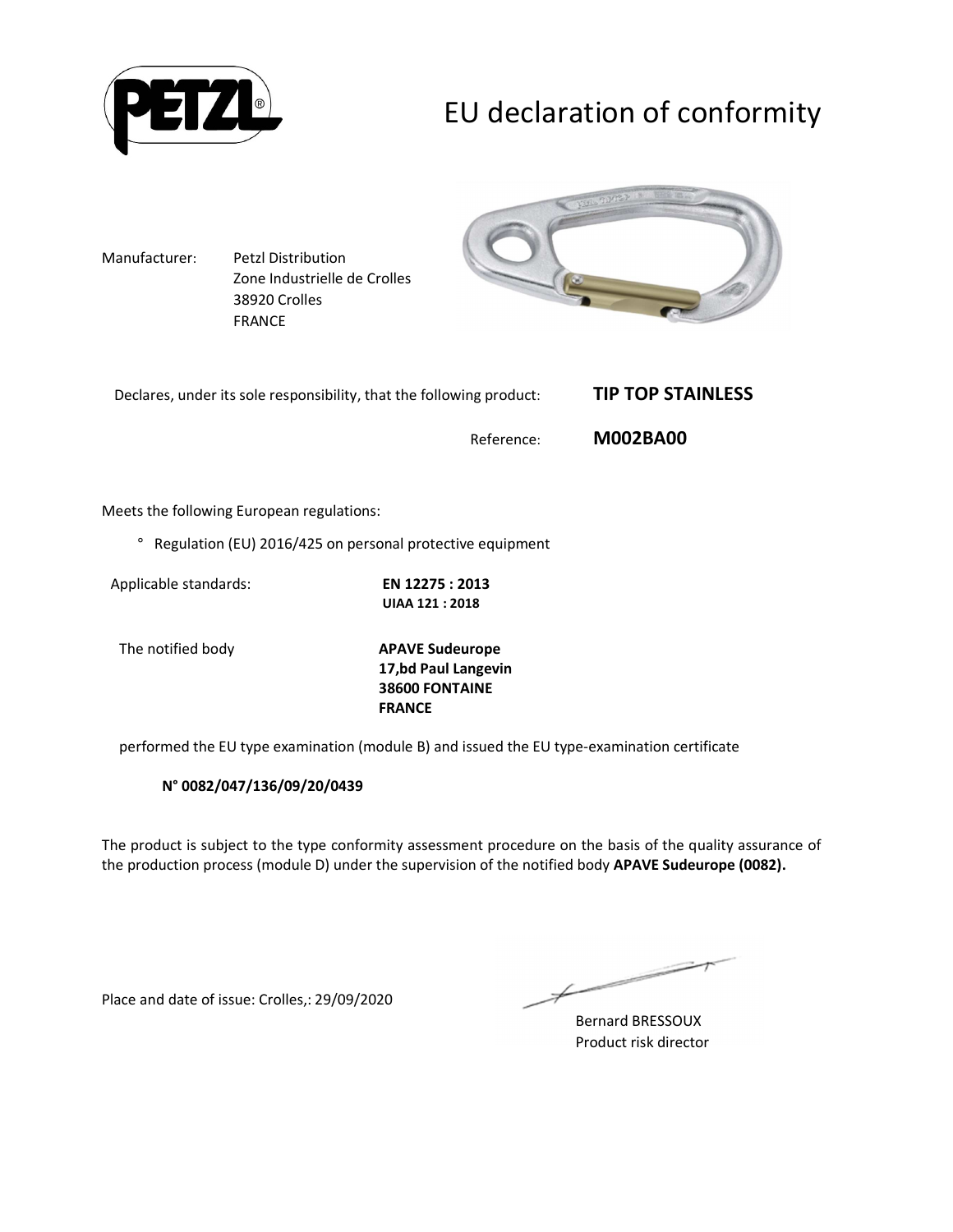

# Déclaration UE de conformité



Est conforme aux réglementations européennes suivantes:

° Règlement (UE) 2016/425 relatif aux équipements de protection individuelle.

Normes appliquées: **EN 12275 : 2013** 

**UIAA 121 : 2018** 

L'organisme notifié **APAVE Sudeurope**

**17,bd Paul Langevin 38600 FONTAINE FRANCE**

a effectué l'examen UE de type (module B) et a établi l'attestation d'examen UE de type

**N° 0082/047/136/09/20/0439**

Le produit est soumis à la procédure d'évaluation de la conformité au type sur la base de l'assurance de la qualité du mode de production (module D) sous la surveillance de l'organisme notifié **APAVE Sudeurope (0082).**

Date et lieu d'établissement: Crolles,: 29/09/2020

Bernard BRESSOUX Directeur risque produit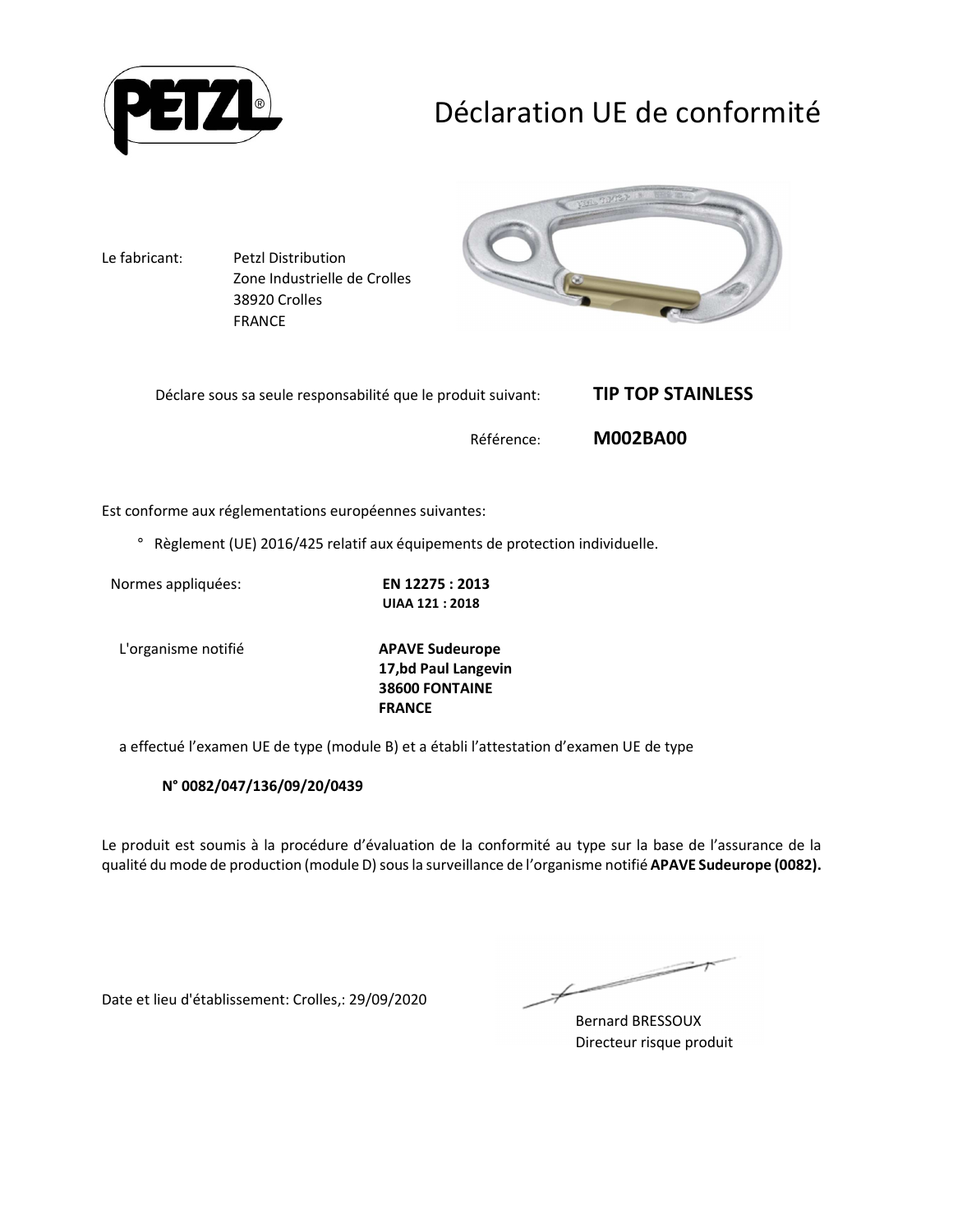

## EU-Konformitätserklärung



Folgende europäische Vorschriften erfüllt:

° Verordnung (EU) 2016/425 über persönliche Schutzausrüstungen

Angewandte Normen: **EN 12275 : 2013** 

**UIAA 121 : 2018** 

Die benannte Stelle **APAVE Sudeurope**

**17,bd Paul Langevin 38600 FONTAINE FRANCE**

hat die EU-Baumusterprüfung (Modul B) durchgeführt und die EU-Baumusterprüfbescheinigung ausgestellt

#### **N° 0082/047/136/09/20/0439**

Das Produkt wird dem Bewertungsverfahren hinsichtlich der Konformität mit dem Baumuster auf der Grundlage einer Qualitätssicherung bezogen auf den Produktionsprozess (Modul D) unter Aufsicht der benannten Stelle unterzogen **APAVE Sudeurope (0082).**

Ort und Datum der Ausstellung: Crolles,: 29/09/2020

 $\overline{\phantom{a}}$ Bernard BRESSOUX

Leiter Produktrisiko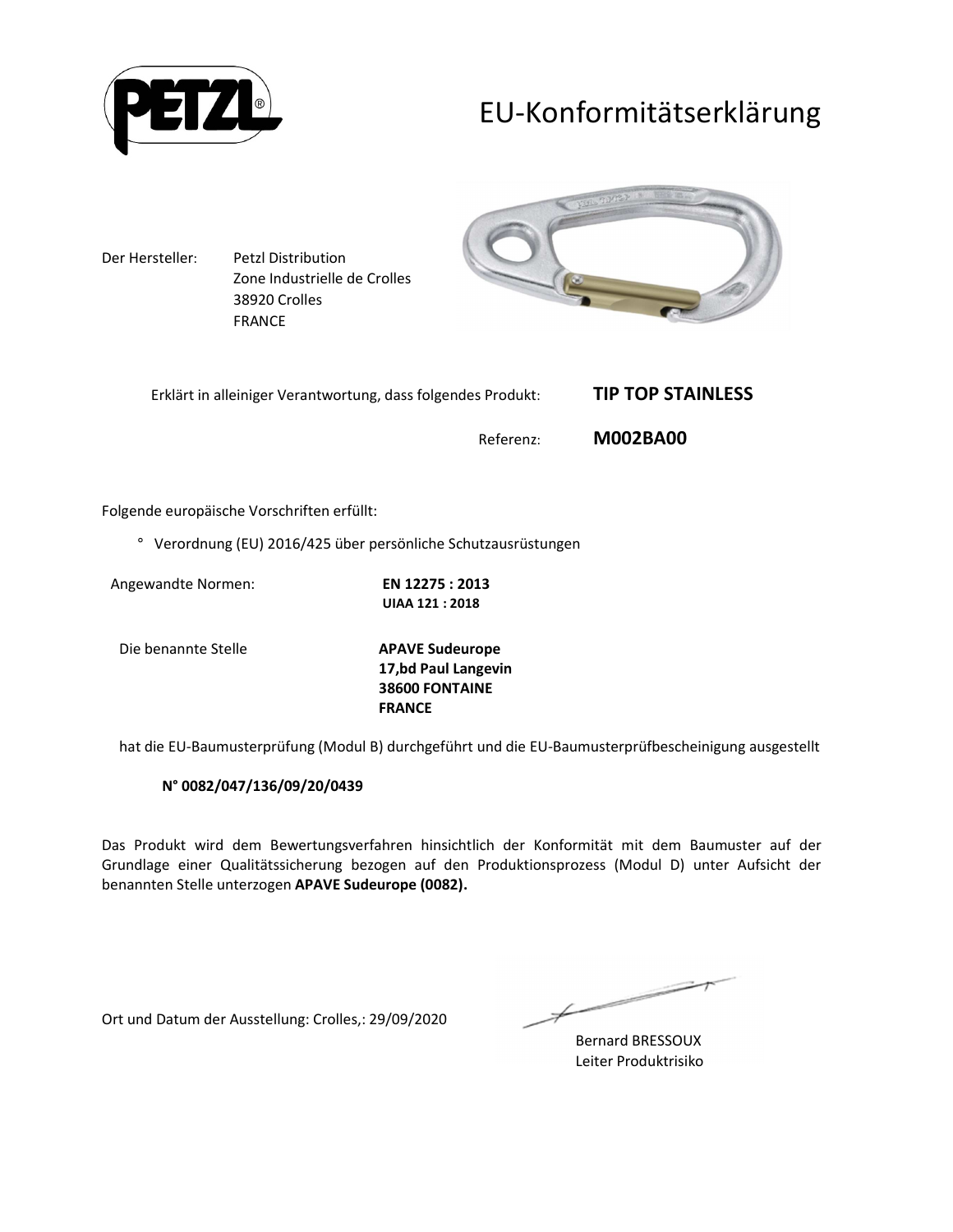

# Dichiarazione di conformità UE

Il fabbricante: Petzl Distribution Zone Industrielle de Crolles 38920 Crolles FRANCE



| Dichiara sotto la sua esclusiva responsabilità che il seguente prodotto: | <b>TIP TOP STAINLESS</b> |
|--------------------------------------------------------------------------|--------------------------|
| Codice:                                                                  | <b>M002BA00</b>          |

È conforme alle seguenti normative europee:

° Regolamento (UE) 2016/425 sui dispositivi di protezione individuale

Norme applicate: **EN 12275 : 2013** 

**UIAA 121 : 2018** 

L'organismo notificato **APAVE Sudeurope**

**17,bd Paul Langevin 38600 FONTAINE FRANCE**

ha svolto l'esame UE del tipo (modulo B) e ha rilasciato il certificato di esame UE del tipo

**N° 0082/047/136/09/20/0439**

Il prodotto è oggetto della procedura di valutazione della conformità al tipo basata sulla garanzia di qualità del processo di produzione (modulo D) sotto la sorveglianza dell'organismo notificato **APAVE Sudeurope (0082).**

Luogo e data del rilascio: Crolles,: 29/09/2020

Bernard BRESSOUX Direttore del rischio di prodotto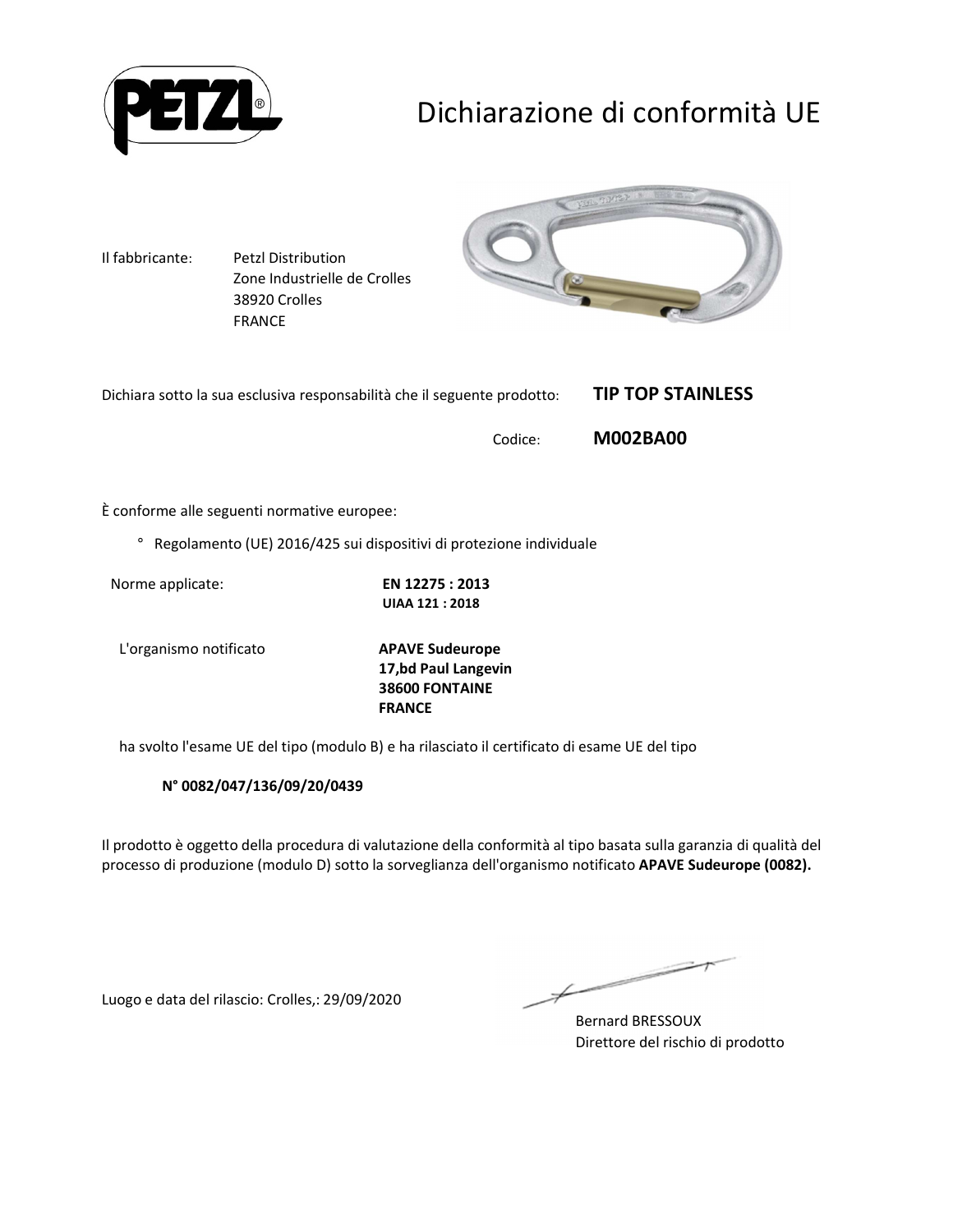

# Declaración de conformidad UE

El fabricante: Petzl Distribution Zone Industrielle de Crolles 38920 Crolles FRANCE



| Declara bajo su única responsabilidad que el producto siguiente: | <b>TIP TOP STAINLESS</b> |
|------------------------------------------------------------------|--------------------------|
| Referencia:                                                      | <b>M002BA00</b>          |

Es conforme con la siguiente legislación europea:

° Reglamento (UE) 2016/425 relativo a los equipos de protección individual

Normas aplicadas: **EN 12275 : 2013** 

**UIAA 121 : 2018** 

El organismo notificado **APAVE Sudeurope**

**17,bd Paul Langevin 38600 FONTAINE FRANCE**

ha efectuado el examen UE de tipo (módulo B) y ha expedido el certificado de examen UE de tipo

**N° 0082/047/136/09/20/0439**

El producto está sometido al procedimiento de evaluación de la conformidad con el tipo basada en el aseguramiento de la calidad del proceso de producción (módulo D) bajo la supervisión del organismo notificado **APAVE Sudeurope (0082).**

Lugar y fecha de emisión: Crolles,: 29/09/2020

 $\overline{\phantom{a}}$ 

Bernard BRESSOUX Director del riesgo del producto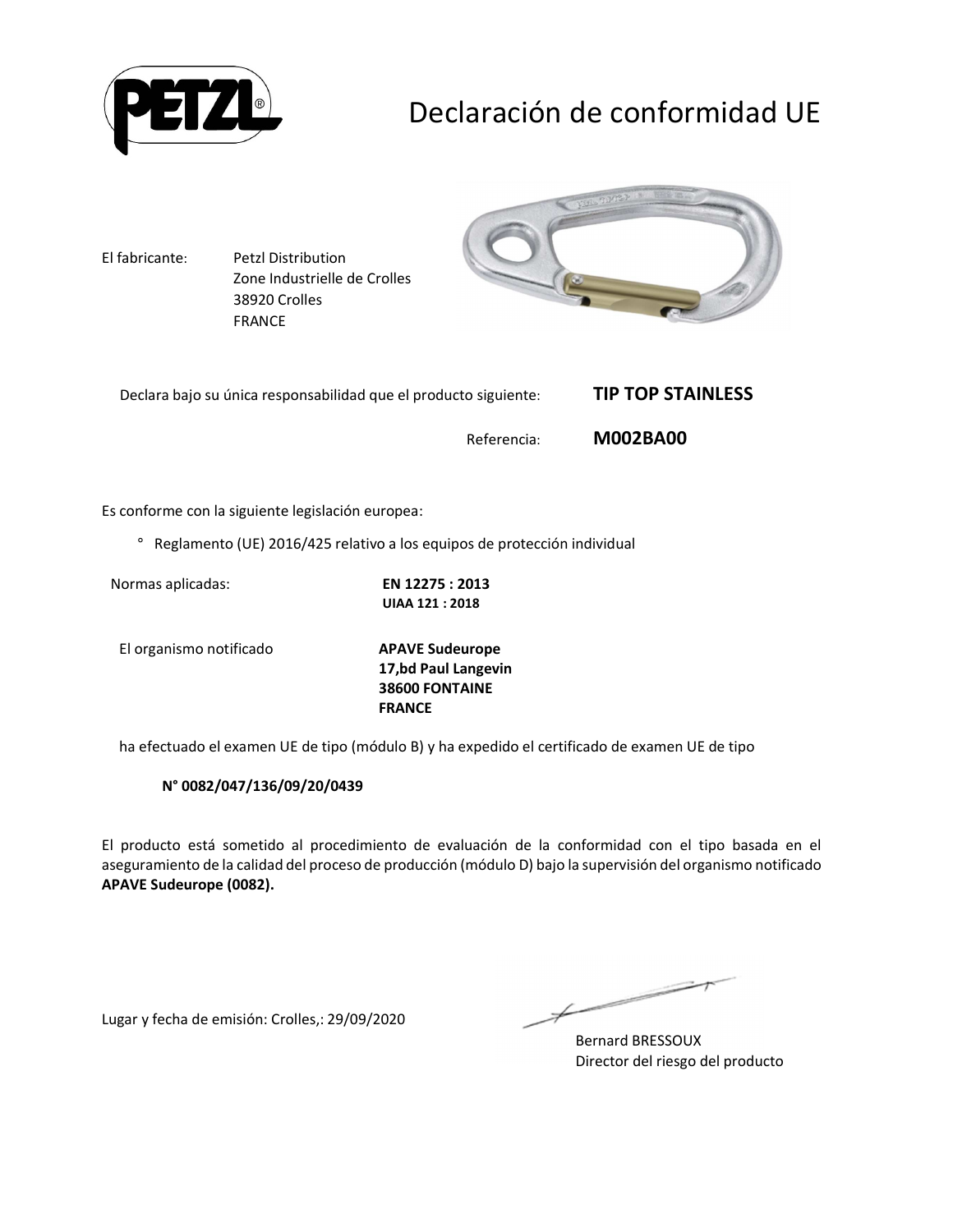

# Declaração UE de conformidade

O Fabricante: Petzl Distribution Zone Industrielle de Crolles 38920 Crolles FRANCE



| Declara sob sua exclusiva responsabilidade que o seguinte produto: | <b>TIP TOP STAINLESS</b> |
|--------------------------------------------------------------------|--------------------------|
| Referência:                                                        | <b>M002BA00</b>          |

Está em conformidade com a legislação europeia seguinte:

° Regulamento (UE) 2016/425 relativo aos equipamentos de proteção individual

Normas aplicadas: **EN 12275 : 2013** 

**UIAA 121 : 2018** 

O organismo notificado **APAVE Sudeurope**

**17,bd Paul Langevin 38600 FONTAINE FRANCE**

efectuou o exame UE de tipo (módulo B) e estabeleceu o certificado de exame UE de tipo

#### **N° 0082/047/136/09/20/0439**

O produto é submetido ao procedimento de avaliação da conformidade com o tipo baseada na garantia da qualidade do processo de produção (módulo D) sob a vigilância do organismo notificado **APAVE Sudeurope (0082).**

Local e data de emissão: Crolles,: 29/09/2020

 $\overline{\phantom{a}}$ 

Bernard BRESSOUX Diretor de risco de produto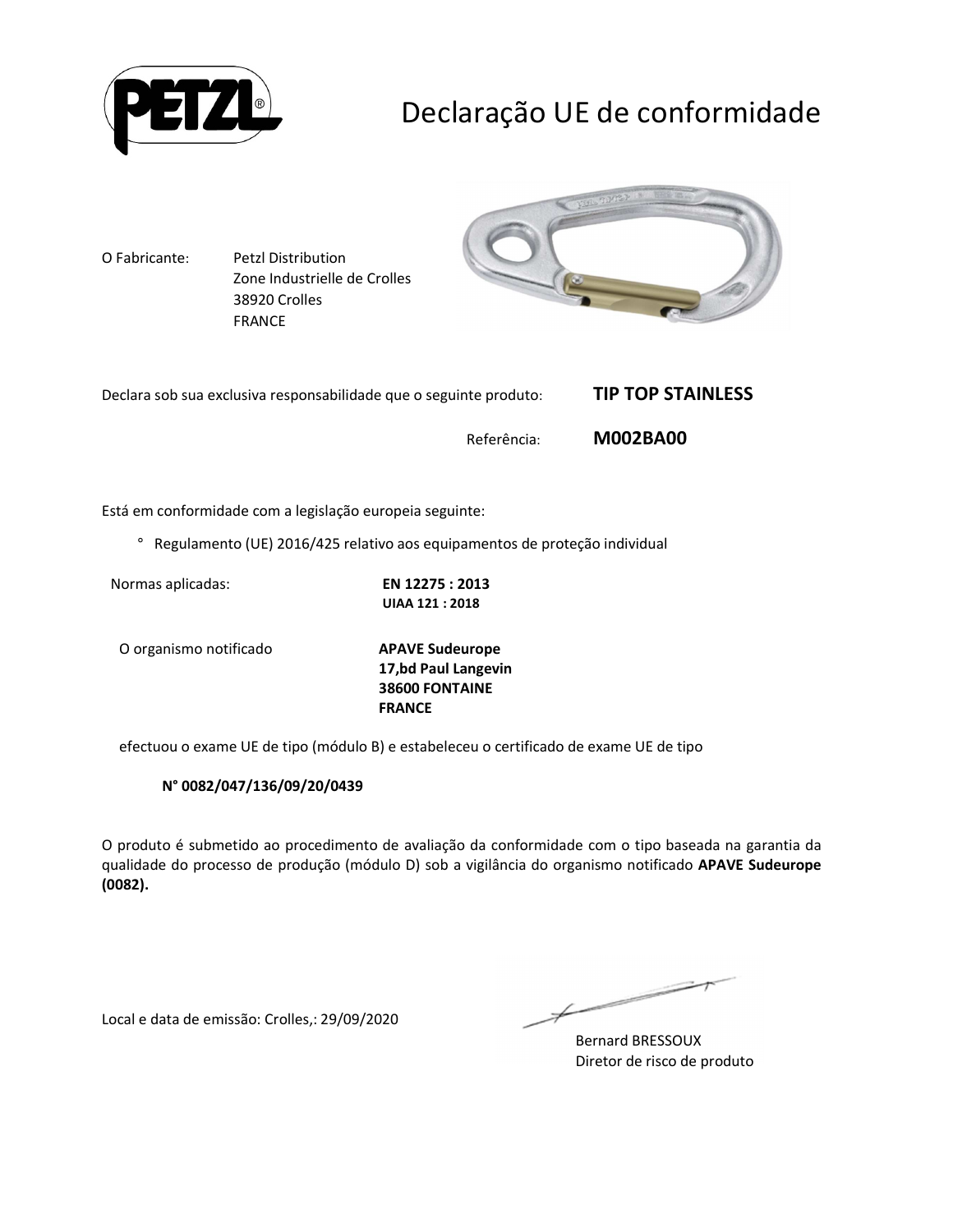

## EU-conformiteitsverklaring



Voldoet aan de volgende Europese bepalingen:

° Verordening (EU) 2016/425 betreffende persoonlijke beschergsmiddelen

Toegepaste normen: **EN 12275 : 2013** 

**UIAA 121 : 2018** 

De aangemelde instantie **APAVE Sudeurope**

**17,bd Paul Langevin 38600 FONTAINE FRANCE**

heeft het EU-typeonderzoek (module B) verricht en het certificaat van het EU-typeonderzoek afgegeven

**N° 0082/047/136/09/20/0439**

Het product is onderworpen aan de conformiteitsbeoordelingsprocedure aangaande de conformiteit met het type op basis van kwaliteitsborging van het productieproces (module D) onder toezicht van de aangemelde instantie **APAVE Sudeurope (0082).**

Plaats en datum van afgifte: Crolles,: 29/09/2020

 $\overline{\phantom{a}}$ 

Bernard BRESSOUX Directeur van risico produkt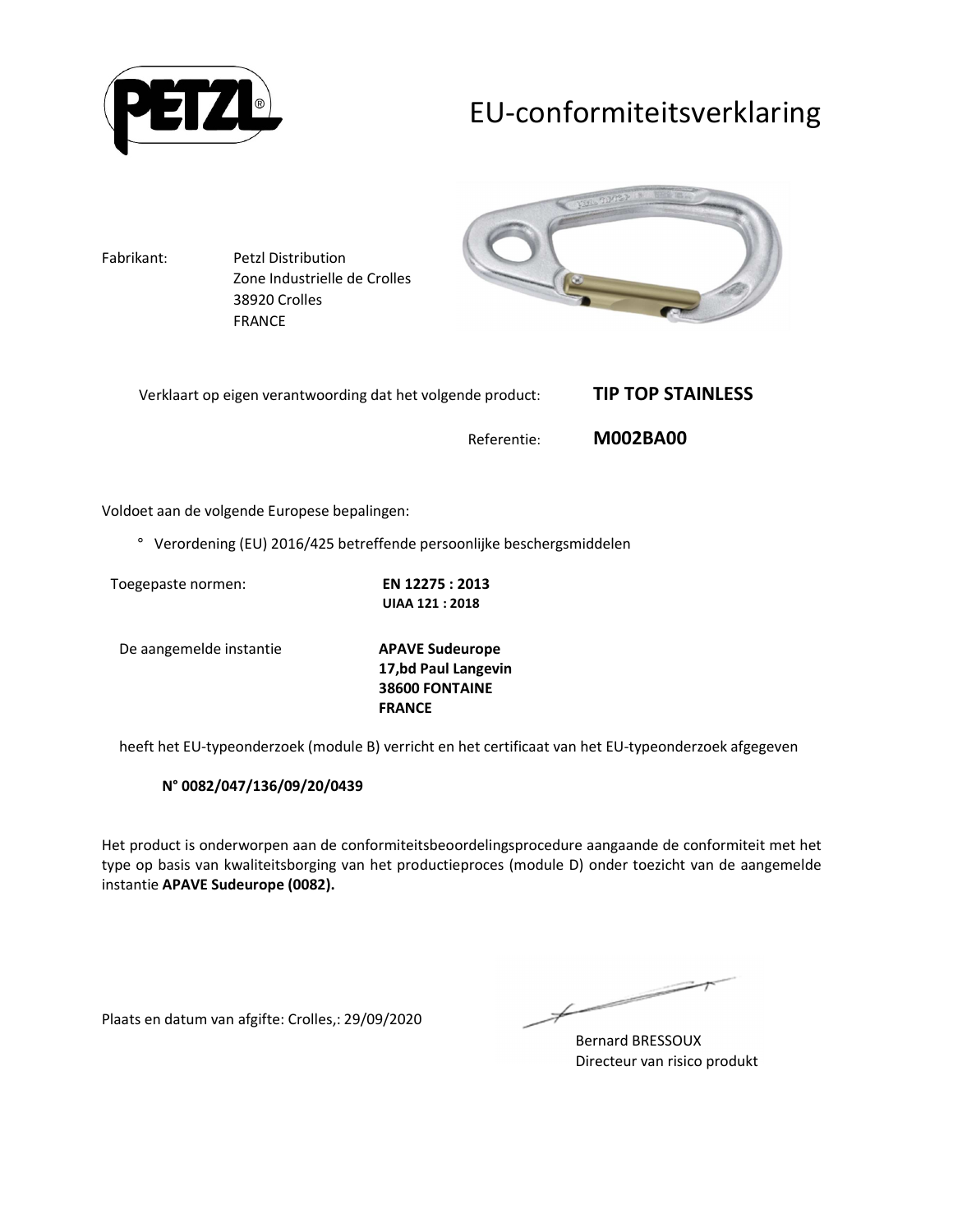

## EU-försäkran om överensstämmelse



Motsvarar följande Europeisk lagstiftning:

° Förordning (EU) 2016/425 om personlig skyddsutrustning

Standarder som används: **EN 12275 : 2013** 

**UIAA 121 : 2018** 

Den anmälda organ **APAVE Sudeurope**

**17,bd Paul Langevin 38600 FONTAINE FRANCE**

har utfört EU typprövning (modul B) och utfärdat EU typintyget

#### **N° 0082/047/136/09/20/0439**

Produkten omfattas av förfarande för bedömning av överensstämmelse med typ som grundar sig på kvalitetssäkring av produktionen (modul D) under övervakning av det anmälda organet **APAVE Sudeurope (0082).**

Ort och datum för utfärdande: Crolles,: 29/09/2020

二十

Bernard BRESSOUX Direktör för produktrisk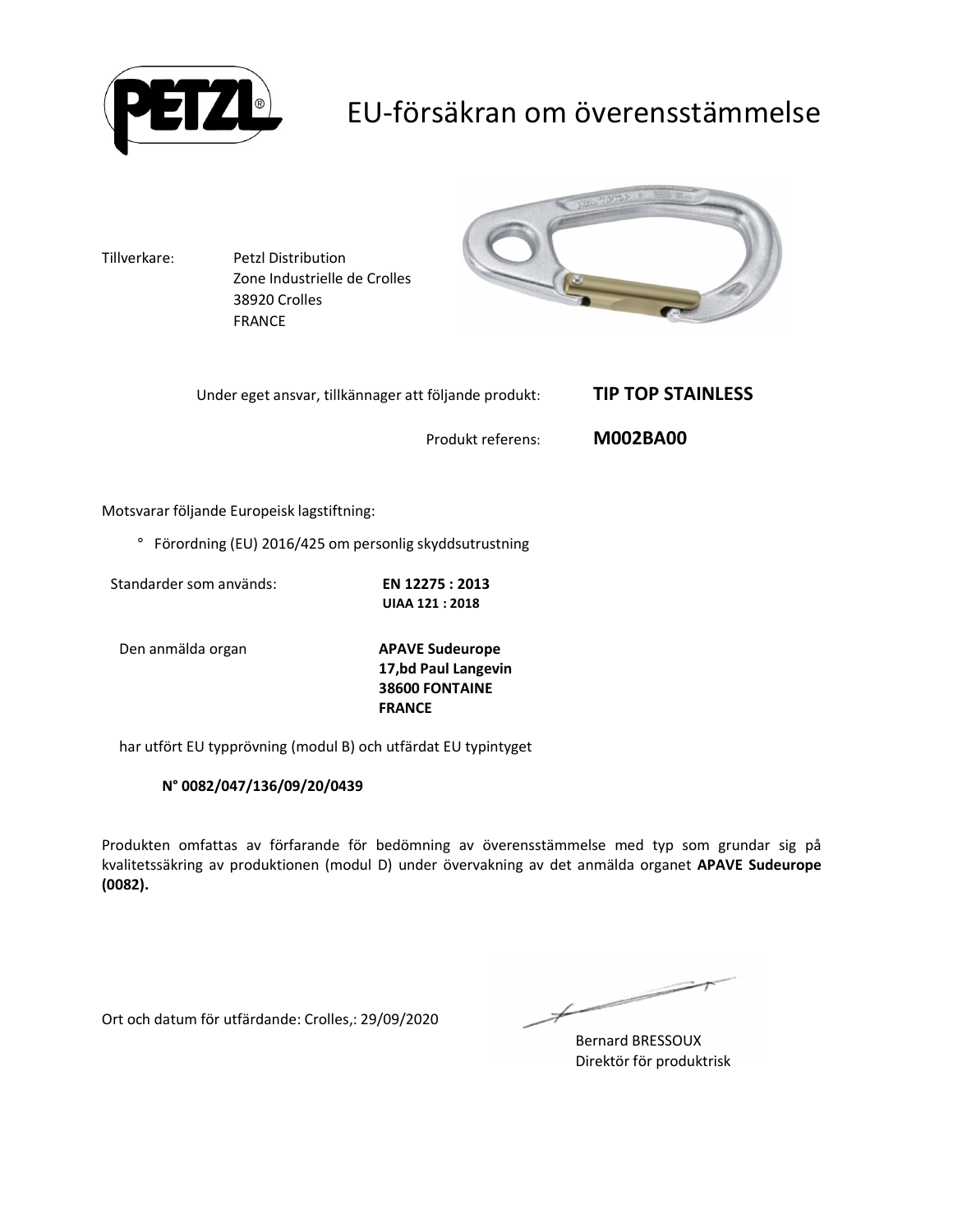

### EU-vaatimustenmukaisuusvakuutus



Täyttää seuraavien direktiivien vaatimukset:

° Asetus (EU) 2016/425 henkilönsuojaimista

On seuraavien standardien mukainen: **EN 12275 : 2013 UIAA 121 : 2018** 

Ilmoitetun laitoksen on **APAVE Sudeurope**

**17,bd Paul Langevin 38600 FONTAINE FRANCE**

suorittava taho on tehnyt EU:n tyyppitarkastuksen (moduuli B) ja on myöntänyt EU:n tyyppitarkastussertifikaatin

#### **N° 0082/047/136/09/20/0439**

Tuotteeseen sovelletaan vaatimustenmukaisuuden arviointimenettelyä, joka kohdistuu tyyppiä koskevan vaatimuksenmukaisuuden varmistamiseen ja joka perustuu tuotantoprosessin laadunvarmistukseen (moduuli D) tyyppitarkastuksen suorittavan tahon valvonnan ala **APAVE Sudeurope (0082).**

Antamispaikka ja -päivämäärä: Crolles,: 29/09/2020

Bernard BRESSOUX Tuoteriskijohtaja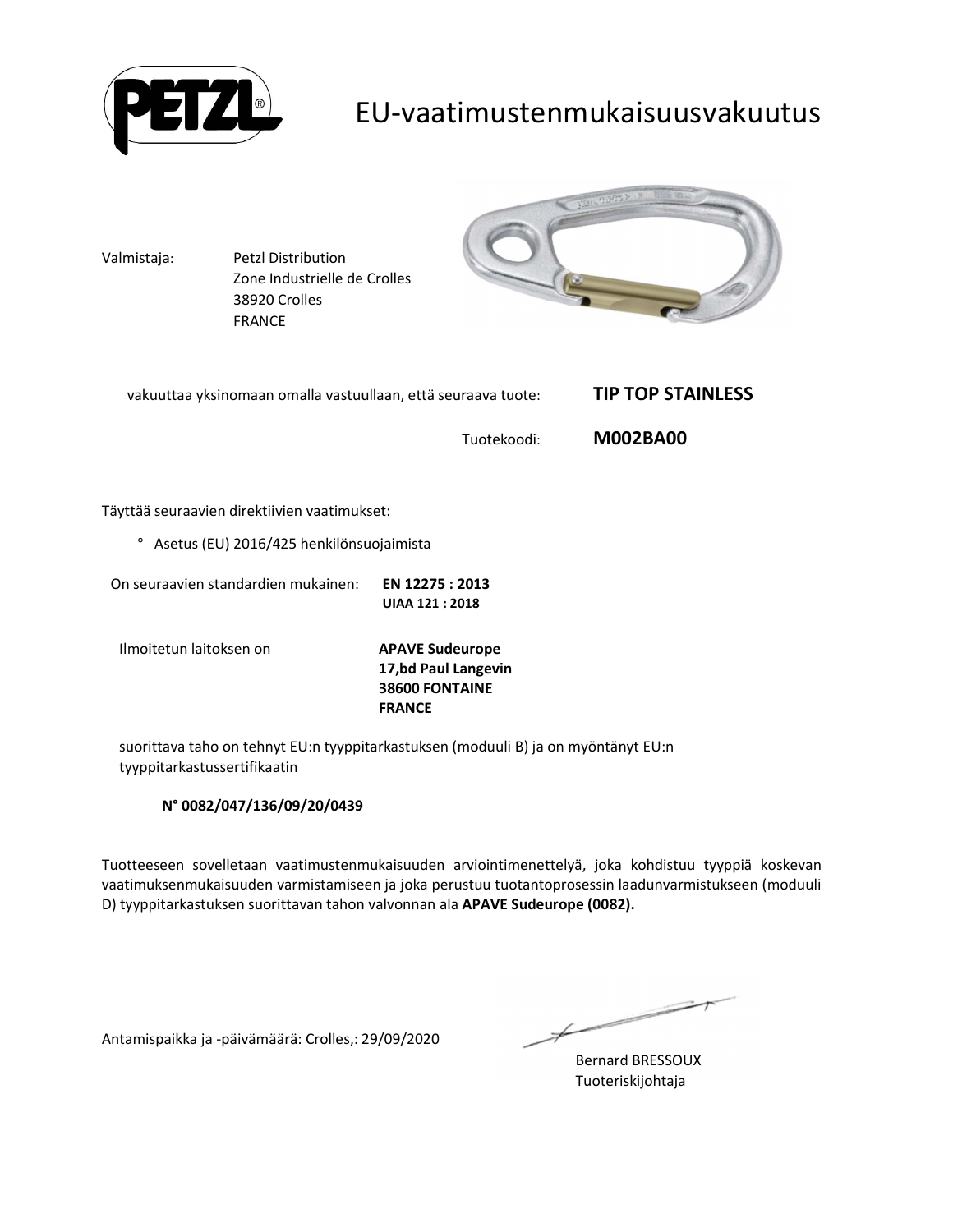

### EU samsvarserklæring



Møter følgende europeiske reguleringer:

° EU regulativ 2016/425 for personlig verneutstyr.

| Gjeldende standarder: | EN 12275 : 2013        |
|-----------------------|------------------------|
|                       | <b>UIAA 121 : 2018</b> |

Det tekniske kontrollorganet **APAVE Sudeurope**

**17,bd Paul Langevin 38600 FONTAINE FRANCE**

har utført EU typekontroll (modul B) og har etablert EU typekontroll sertifikat

**N° 0082/047/136/09/20/0439**

Produktet er underlagt vurderingsprosedyrer for konformitet i forhold til type basert på forsikringer om kvalitet i produksjonsprosessen(modul D), under tilsyn av det tekniske kontrollorganet **APAVE Sudeurope (0082).**

Sted og dato for utstedelse: Crolles,: 29/09/2020

Bernard BRESSOUX Produktrisiko Direktør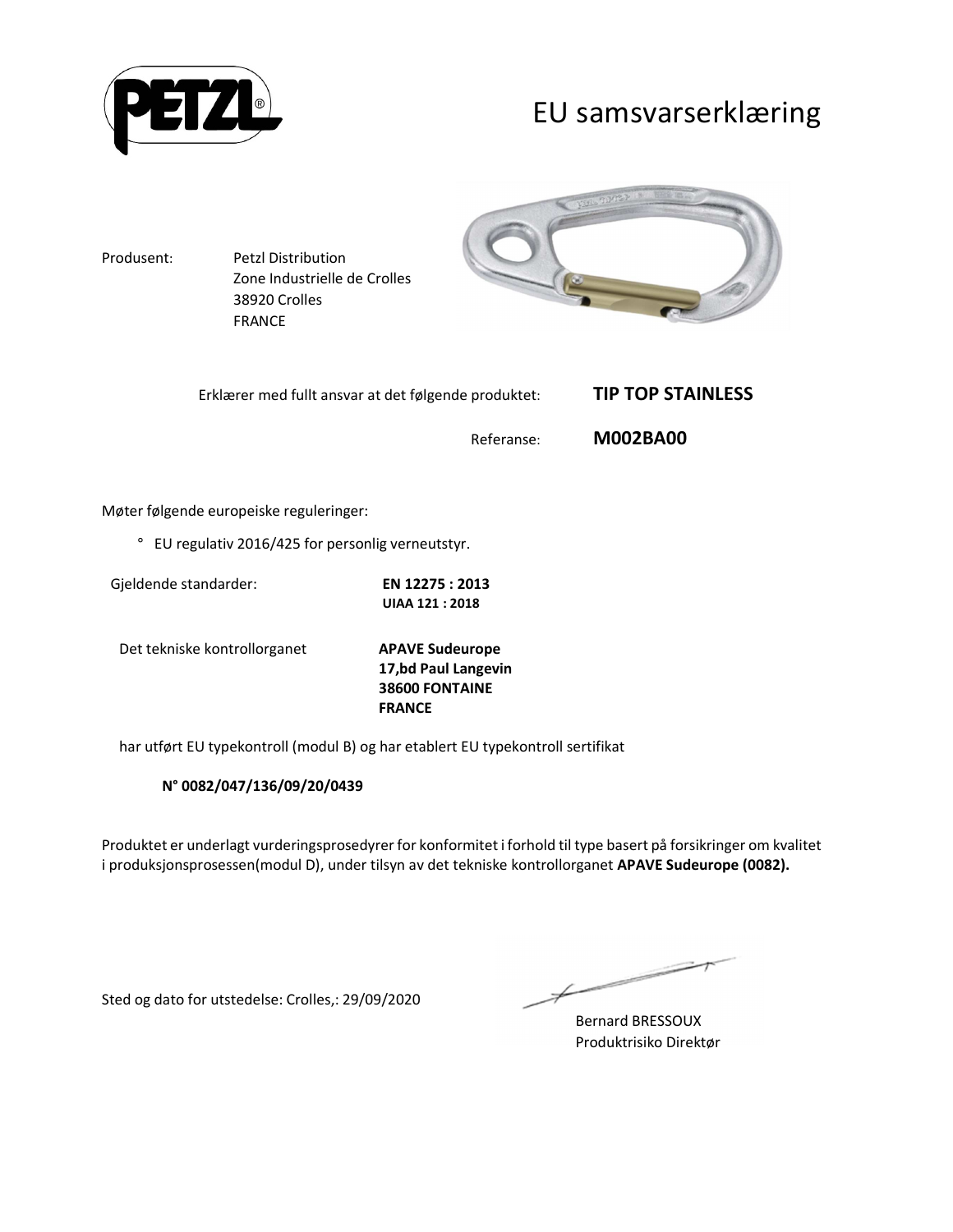

# EU prohlášení o shodě



Splňuje následující Evropské směrnice:

° Tento produkt splňuje Nařízení (EU) 2016/425 o osobních ochranných prostředcích.

Aplikované normy: **EN 12275 : 2013** 

**UIAA 121 : 2018** 

Oznámená instituce **APAVE Sudeurope**

**17,bd Paul Langevin 38600 FONTAINE FRANCE**

provedla přezkoušení typu EU (modul B) a vydala certifikát EU o přezkoušení typu

**N° 0082/047/136/09/20/0439**

Výrobek podléhá postupu posuzování shody s typem na základě zajištění jakosti výrobního procesu (modul D), pod dohledem oznámené instituce **APAVE Sudeurope (0082).**

Místo a datum vydání: Crolles,: 29/09/2020

Bernard BRESSOUX Ředitel rizik produktů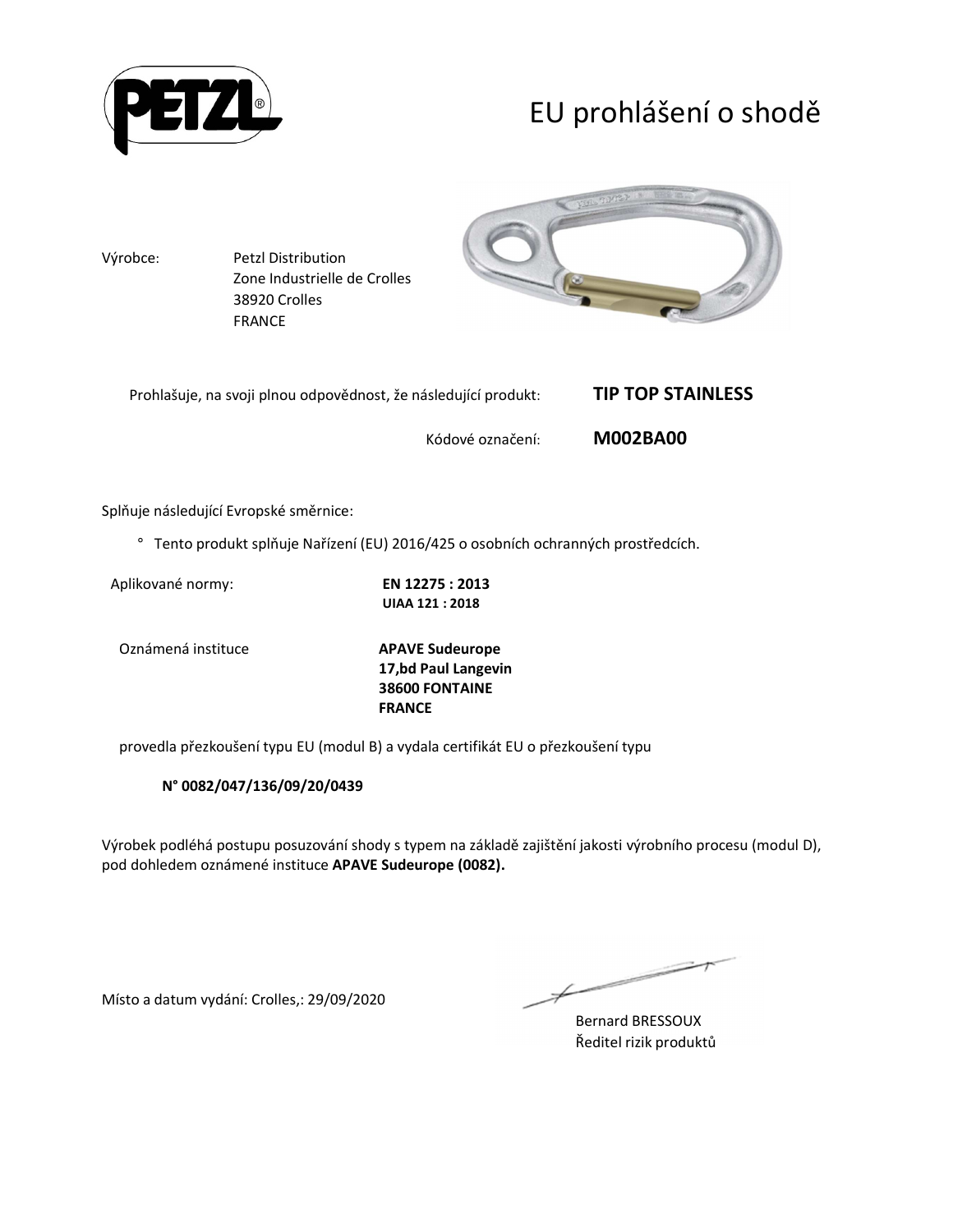

## Deklaracja zgodności UE

Producent: Petzl Distribution Zone Industrielle de Crolles 38920 Crolles FRANCE



| Deklaruje na swoją wyłączną odpowiedzialność, że następujący produkt: TIP TOP STAINLESS |  |
|-----------------------------------------------------------------------------------------|--|
|-----------------------------------------------------------------------------------------|--|

Kod: **M002BA00** 

Jest zgodny z następującym prawodawstwem europejskim:

° Rozporządzenie (UE) 2016/425 w sprawie środków ochrony indywidualnej.

Zastosowane normy: **EN 12275 : 2013** 

**UIAA 121 : 2018** 

Jednostka notyfikowana **APAVE Sudeurope**

**17,bd Paul Langevin 38600 FONTAINE FRANCE**

przeprowadziła badanie typu UE (moduł B) i wydała certyfikat badania typu UE

**N° 0082/047/136/09/20/0439**

Produkt podlega procedurze oceny zgodności z typem w oparciu o zapewnienie jakości procesu produkcji (moduł D) pod nadzorem jednostki notyfikującej **APAVE Sudeurope (0082).**

Miejsce i data wydania: Crolles,: 29/09/2020

Bernard BRESSOUX Dyrektor ryzyka produktu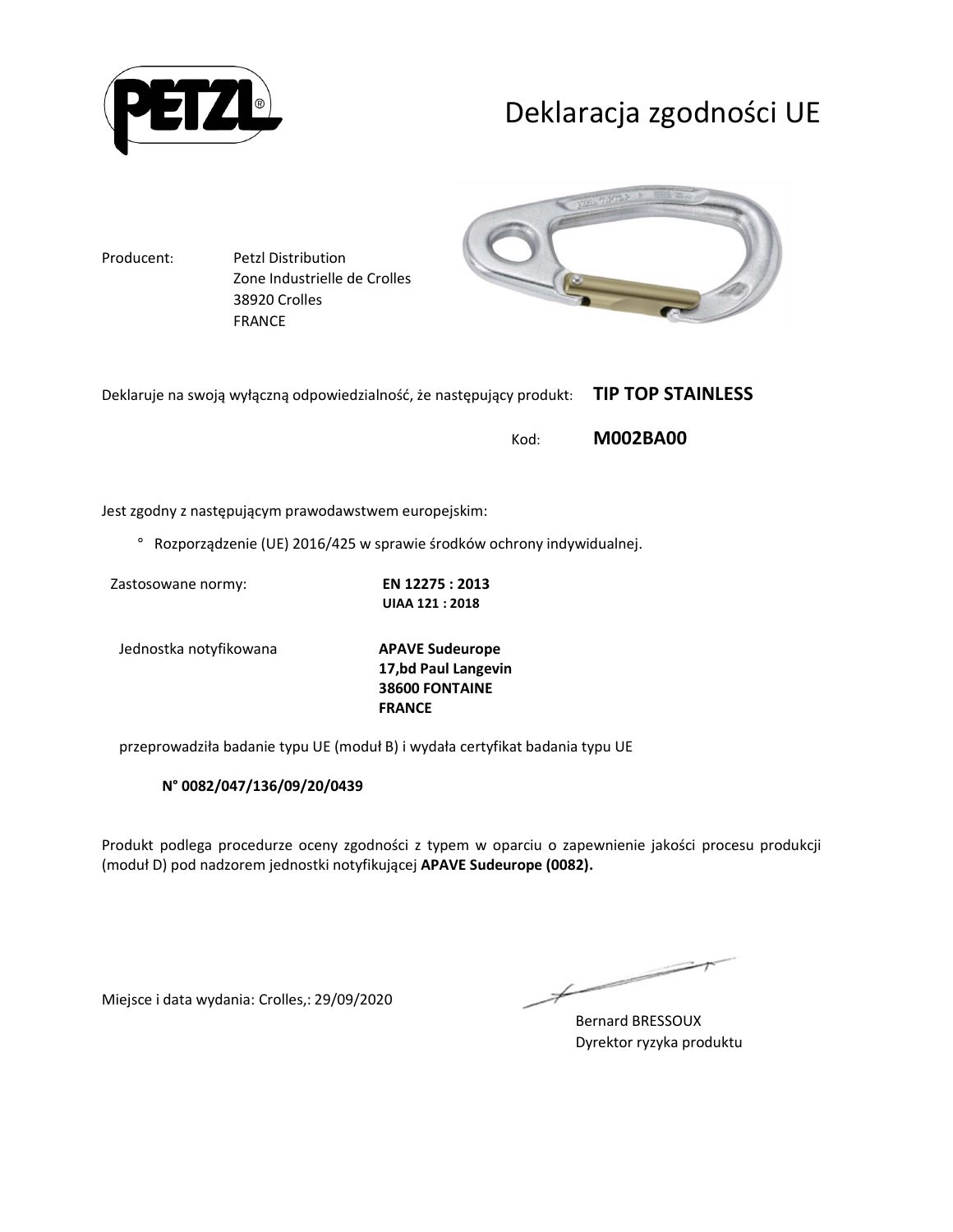

## EU izjava o skladnosti



Oznaka izdelka: **M002BA00** 

Ustreza naslednjim evropskim predpisom:

° Uredba (EU) 2016/425 o osebni varovalni opremi.

Veljavni standardi: **EN 12275 : 2013** 

**UIAA 121 : 2018** 

Priglašeni organ **APAVE Sudeurope 17,bd Paul Langevin 38600 FONTAINE FRANCE**

je opravil EU-pregled tipa (modul B) in izdal certifikat o EU-pregledu tipa

#### **N° 0082/047/136/09/20/0439**

Izdelek je predmet postopka presoje za skladnost s tipom na podlagi zagotavljanja kakovosti proizvodnega procesa (modul D), pod nadzorom priglašenega organa **APAVE Sudeurope (0082).**

Kraj in datum izdaje: Crolles,: 29/09/2020

Bernard BRESSOUX Direktor tveganj proizvode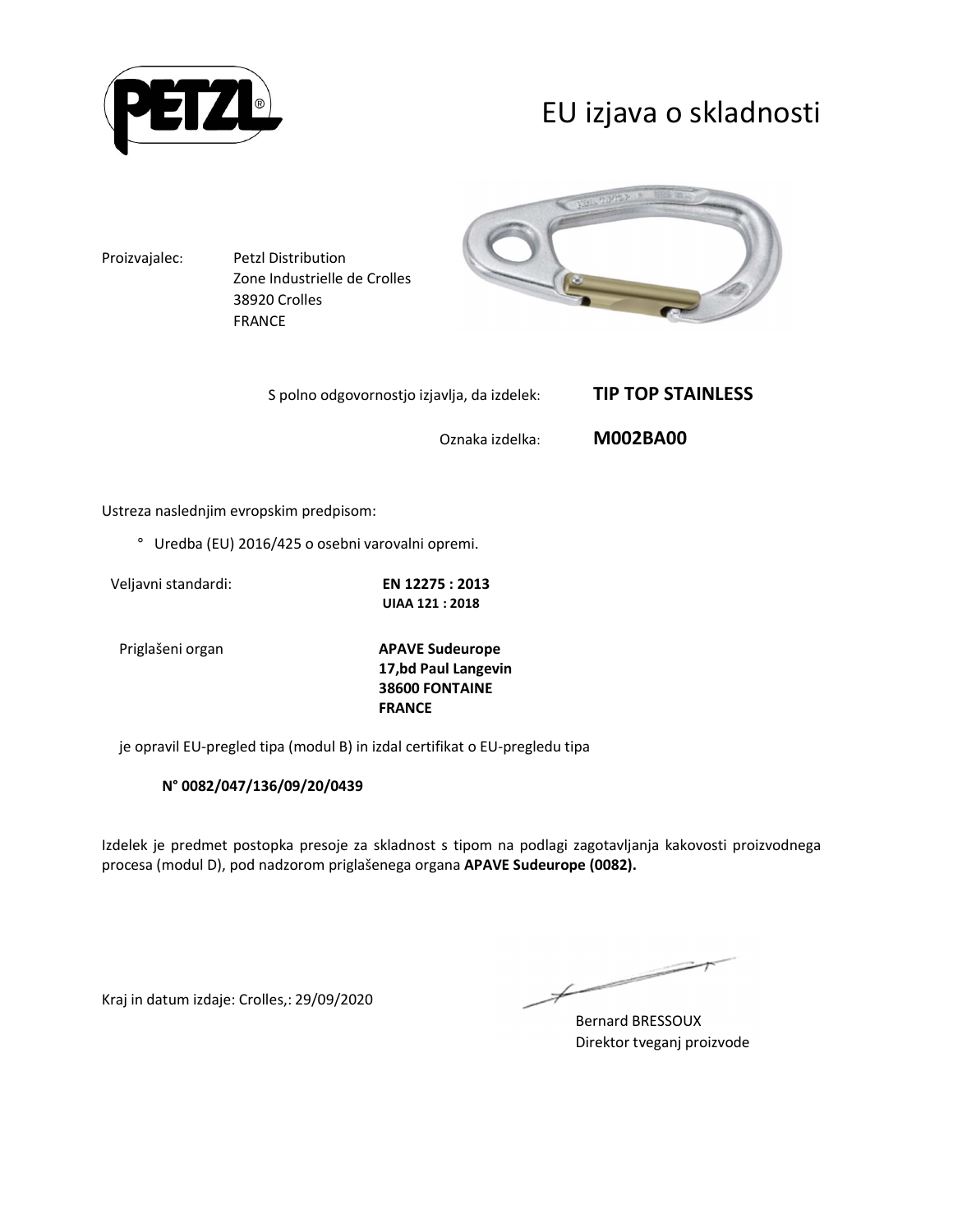

# EU megfelelőségi nyilatkozat



Megfelel a következő európai szabványoknak:

° 2016/425 számú (EU) rendelet az egyéni védőeszközökről.

Alaklamazandó előírások: **EN 12275 : 2013** 

**UIAA 121 : 2018** 

A notifikált szervezet **APAVE Sudeurope**

**17,bd Paul Langevin 38600 FONTAINE FRANCE**

elvégzi az EU-típusvizsgálatot (B. modul) és kiállítja az EU minőségtanúsítványt

#### **N° 0082/047/136/09/20/0439**

A terméket notifikált szervezet ellenőrzése alatt a gyártási folyamat minőségbiztosításán alapuló típusmegfelelőségi vizsgálatnak vetik alá (D. Modul) **APAVE Sudeurope (0082).**

A kiállítás helye és dátuma: Crolles,: 29/09/2020

Bernard BRESSOUX Termék kockázati igazgató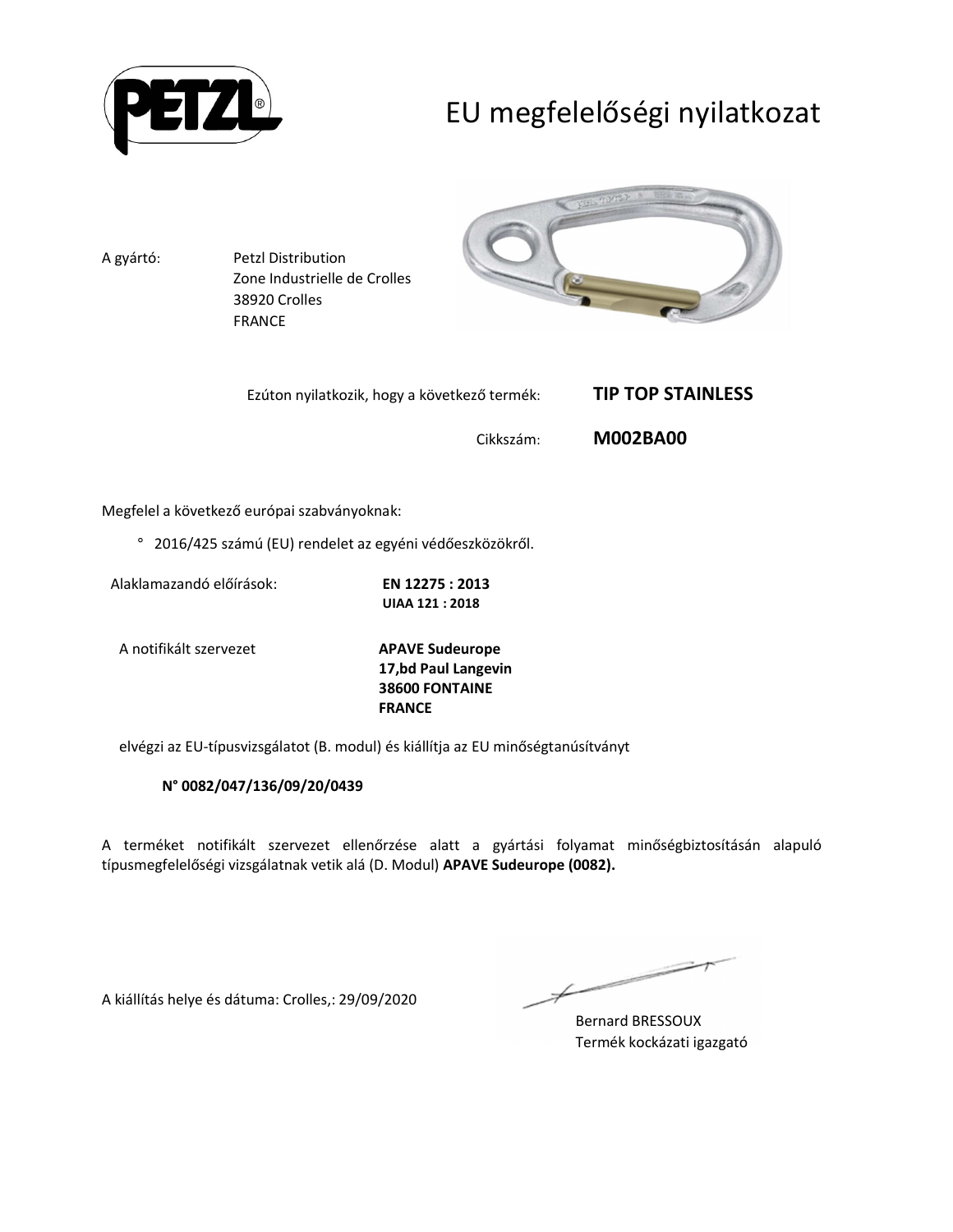

### Декларация ЕС за съответствие

Производителят: Petzl Distribution Zone Industrielle de Crolles 38920 Crolles FRANCE



| Декларира под своя лична отговорност, че продуктът: | <b>TIP TOP STAINLESS</b> |
|-----------------------------------------------------|--------------------------|
| Референтен номер:                                   | <b>M002BA00</b>          |

Е в съответствие със следните европейски нормативни документи:

° Регламент (ЕС) 2016/425 относно личните предпазни средства.

Приложими стандарти: **EN 12275 : 2013** 

**UIAA 121 : 2018** 

Нотифицираният орган **APAVE Sudeurope**

**17,bd Paul Langevin 38600 FONTAINE FRANCE**

е осъществил изследване ЕС на типа (модул В) и е издал сертификат за изпитание ЕС на типа

**N° 0082/047/136/09/20/0439**

Продуктът е преминал процедура за изследване съответствието на типа въз основа на осигуряване на качеството на производството (модул D) под контрола на нотифициран орган **APAVE Sudeurope (0082).**

място и дата на издаване: Crolles,: 29/09/2020

Bernard BRESSOUX директор на риска за продукти